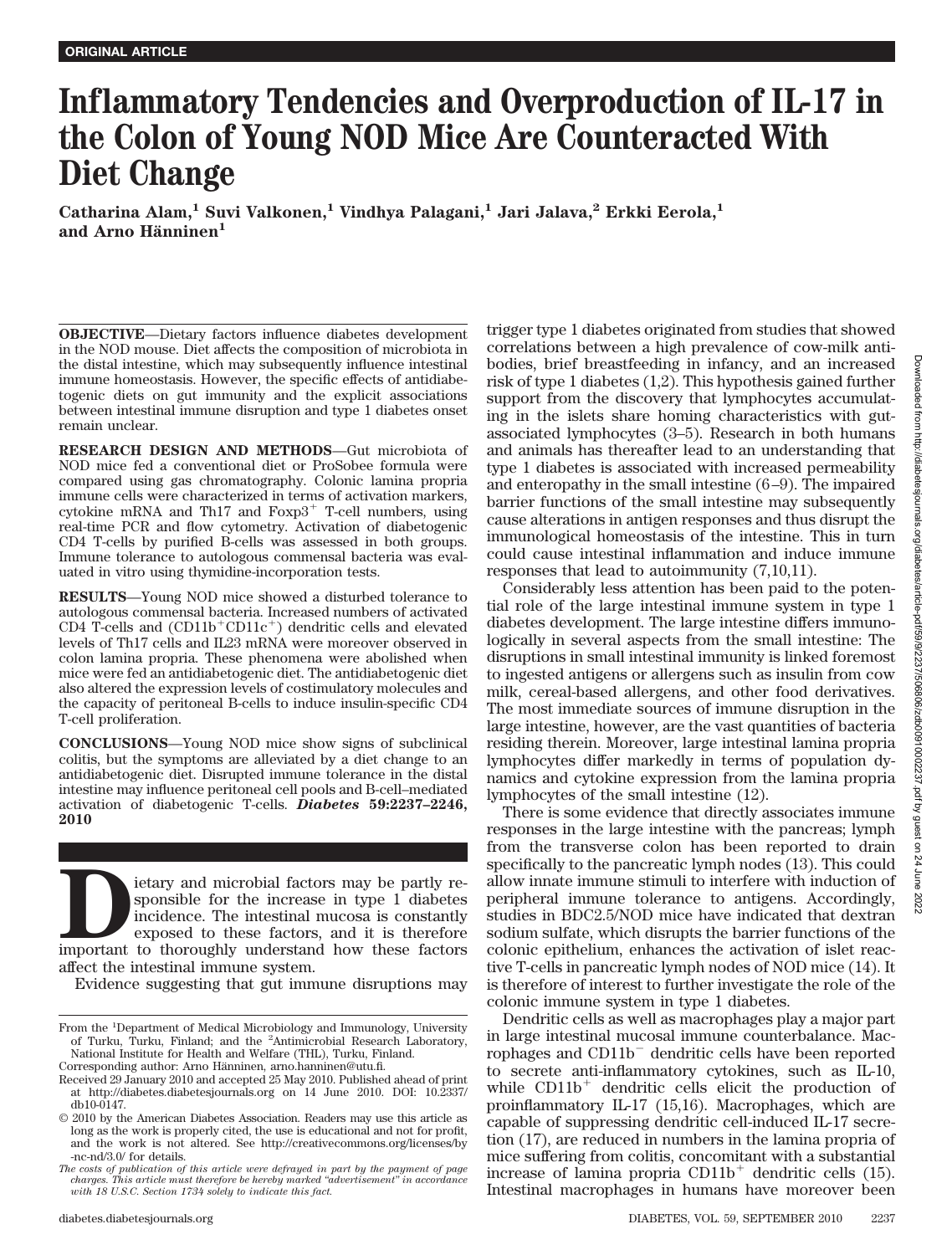described as inflammatorily anergic, producing only low levels of proinflammatory cytokines (18).

The cytokine IL-23 has importance in several inflammatory disorders (19). IL-23 is capable of promoting both Th17 and Th1 responses in the intestinal lamina propria, because its absence decreases both Th1- and Th17-type cytokines in the intestine  $(20)$ . The exact effects of IFN- $\gamma$ and IL-17 on type 1 diabetes are nevertheless unclear. Though increased production of IFN- $\gamma$  has been associated with type 1 diabetes, NOD mice lacking IFN- $\gamma$  or IFN- $\gamma$  receptor develop type 1 diabetes to a degree equal to wild-type NOD mice (21,22). IL-17 promotes pancreatic inflammation (23) and is upregulated in diabetic mice (24,25). Furthermore, treatment with IL-25, which inhibits the Th17 cell population, and with IL-17 neutralizing antibody, prevent diabetes in NOD mice (26). Treatment with IFN- $\nu$  can likewise prevent diabetes in NOD mice. probably by decreasing the production of IL-17 in the spleen and pancreas (27). Th17 cells can moreover transform to Th1-like cells under the influence of IL-12, demonstrating a considerable degree of plasticity between the Th17 and the Th1 cell lineages (28).The results presented in this study indicate that newly weaned NOD mice suffer from a mild level of colitis, which alters the colonic immune cell standing toward a proinflammatory status. This is moreover associated with a disruption of immune tolerance toward autologous intestinal microbiota. As recently reported, NOD peritoneal B cells show a significantly higher efficiency in activating insulin-specific T-cell reactivity than spleen-derived conventional B-cells (29). Remarkably, most of the abnormalities in the colon and peritoneal B-cell antigen-presenting activity of young NOD mice can be abrogated when NOD mice are fed an antidiabetogenic diet from the time of weaning. The substantial effects of the antidiabetogenic diet on the colonic and peritoneal immune system call attention to the importance of colon immune homeostasis in the development of type 1 diabetes in NOD mice.

### **RESEARCH DESIGN AND METHODS**

NOD mice were either on a regular diet (CRM-E, SDS, Tapvei) (hereafter referred to as "NOD" mice) or ProSobee infant formula (Mead Johnson Nutritionals) (referred to as "PNOD" mice). The ProSobee formula was given to the mothers from 2 weeks after giving birth and to the offspring immediately after weaning, and continued throughout the study period. The average weight of 4.5 week old NOD and PNOD mice was not significantly different; NOD, 21.0 g ( $\pm$ 1.1 g), and PNOD, 19.6 g ( $\pm$ 1.2 g). The diet modifications thus did not impede growth in mice.

Diabetes incidence was assessed through weekly blood tests, and mice were considered diabetic when blood glucose levels exceeded 14 mmol/l on two consecutive measurements. NOD and BALB/c mice originating from commercial breeders have been housed and bred for more than two decades in the central animal laboratory of Turku University. All animal experiments were approved by the National Laboratory Animal Care & Use Committee in Finland and conformed to the legal acts, regulations, and requirements set by the European Union concerning protection of animals used for research.

**Cell proliferation in response to commensal bacteria.** Fresh fecal pellets were collected from individual BALB/c and NOD mice, incubated in PBS (one pellet/0.1 ml) for 30 min at 37°C, then vortexed and centrifuged to remove undissolved fibrous pieces. The suspension was further incubated for 2 h at 60°C to inactivate the bacteria and sonicated to produce a suspension of dead bacterial components. The bacterial density was adjusted using absorbance measurements relying on a standard curve created on the basis of titration of colony-forming unit values for different absorbance values. Bacterial sonicate was added to cell culture plates containing mesenteric lymph node (MLN) cells (200,000 cells/well) from the same mouse from which the pellets were collected (bacterial sonicate from autologous intestine) or from a littermate (bacterial sonicate from heterologous intestine). The cells were incubated at 37°C for 72 h with the addition of  $[H^3]$  thymidine (0.4  $\mu$ Ci/ml) during the last 6 h of incubation. Finally, cells were collected using an automatic cell

harvester (Tomtec Harvest 96), and the radioactivity was counted using a beta counter (Wallac). Each experimental condition was performed in triplicate. **Assessment of intestinal histology.** For histological studies of the colon, mice were killed at the age of 4.5, 6, or 10 weeks. Colons were excised, washed with PBS, and fixed in 10% buffered formalin. After rehydration,  $4-5-\mu m$  thick paraffin-embedded sections were stained with hematoxylin and eosin, and hyperplasia was assessed by measuring the thickness of the epithelial crypts using light microscopy (Olympus).

**Gas chromatographic analysis of cellular fatty acid profiles of gut bacteria.** The intestinal flora of NOD and PNOD mice were assessed for overall differences using gas–liquid chromatographic (GLC) techniques. This method allowed computerized profiling of cellular fatty acids of bacteria in NOD and PNOD stool samples. Differing fatty acid profiles correlate to differences in bacterial species because the fatty acid composition is speciesspecific (30).

To assess the differences in gut flora, stool samples were collected from NOD and PNOD mice and stored at  $-70^{\circ}$ C until processing. Before proceeding to GLC analysis, bacterial mass was separated from other fatty acids present in the feces as described in ref. (31) using sedimentation and centrifugation steps. The bacterial mass was further saponified and methylated, and GLC was run as described in ref. (30).

**Isolation of lamina propria lymphocytes and myeloid cells.** Colons were excised, washed, and cut into pieces. The pieces were incubated for  $3 \times 20$ min at 37°C in Hanks' balanced salt solution supplemented with 2% fetal calf serum (FCS) (Life Technologies) and 2 mmol/l EDTA to remove the epithelial layer and intraepithelial lymphocytes.

The colon pieces were then washed with RPMI-1640 (Life Technologies) and digested with Collagenase A (Roche) (0.5 mg/ml) for 1 h at 37°C in RPMI-1640 supplemented with 10% FCS. Undigested pieces were minced and filtered through a nylon mesh. Leukocytes were purified from the resulting cell suspension using Lympholyte-M (Cedarlane) gradient centrifugation (1250 g, room temperature) and thereafter washed twice in culture medium before further use.

**Flow cytometry.** Anti-CD4 and anti-CD8 conjugated to either fluorescein isothiocyanate (FITC) or phycoerythrin (PE) were used to detect T-cell populations. Cell populations were further stained using PE-conjugated anti-4 or PE-conjugated anti-CD86 (BD Pharmingen), or FITC-conjugated anti-CD44, PE-conjugated anti-CD69 or FITC-conjugated anti-CD62L (Immunotools).

Peritoneal washout cells were stained with FITC-conjugated anti-CD11b (Immunotools) and allophycocyanin conjugated anti-CD45R (Caltag Laboratories) to identify B1-cells. PE-conjugated anti-CD40 or anti-CD86 (Immunotools) was used for peritoneal B-cell activation marker detection.

Subsets of myeloid antigen-presenting cells were characterized as follows: CD11b<sup>+</sup> F4/80<sup>+</sup> macrophages, F4/80<sup>-</sup>CD11b<sup>+</sup>CD11c<sup>+</sup> myeloid dendritic cells, and F4/80<sup>-</sup>CD11b<sup>-</sup> CD11c<sup>+</sup> lymphoid/plasmacytoid DC (all antibodies for this characterization were either FITC or PE conjugated and purchased from Immunotools). The samples were run with FACSCalibur and analyzed using cellQuest software (Becton Dickinson).

**Quantitation of colon cytokine gene expression using real-time PCR.** Mouse colon samples were cut into pieces and stored in RNA Later (Qiagen). Total RNA was purified with RNeasy Mini Kit (Qiagen). RNA purity and quantity was determined using a Nanodrop spectrophotometer (Nanodrop Technologies). cDNA was synthesized with DyNAmo cDNA Synthesis Kit (Finnzymes), using oligo-dT primers provided with the kit. Levels of cytokine expression in colons of individual mice were evaluated with real-time quantitative PCR using Maxima SYBR Green qPCR Master Mix (Fermentas) and RotoGene cycler (Corbett Research). Ct*-*values were normalized to the endogenous housekeeping gene GAPDH and are expressed as copy numbers relative to the GADPH copy numbers. Primer sequences are given in supplementary Table 1, available in an online appendix at http://diabetes. diabetesjournals.org/cgi/content/full/db10-0147/DC1.

**Analysis of Th17, Th1, and Foxp3 cells in colon lamina propria.** Purified colonic lamina propria lymphocytes (LPLs) were incubated in complete RPMI 1,640 (supplemented with 10% FCS, 2 mmol/l L-glutamine, 100 units/ml penicillin, and streptomycin) containing 0.1 µmol/l PMA, 1 µmol/l ionomycin, and 10  $\mu$ g/ml Brefeldin A (Sigma-Aldrich) for 4 h at 37°C.

Stimulated cells were surface-stained using FITC-conjugated anti-CD4 and allophycocyanin-conjugated anti-CD25. The cells were then fixed with 2% paraformaldehyde and permeabilized with 0.5% saponin. Fc block was used to block nonspecific binding. PE-conjugated anti-IFN- $\gamma$ , PE-conjugated anti-Foxp3, or PE-conjugated anti-IL-17 and appropriate isotype controls (all reagents from eBiosciences) were used for the intracellular staining.

**B-cell antigen presentation capacity.** The antigen presentation assay was performed using the same experimental settings as in ref. (29); NOD mice were immunized with 50 µg insulin peptide (Insulin B 9-23, Anaspec) subcutaneously on the hind flank. Ten days later, spleens were collected from these animals and the splenic CD4 T-cells were purified using CD4 MicroBeads (Miltenyi Biotec). These purified T-cells were cocultured (175,000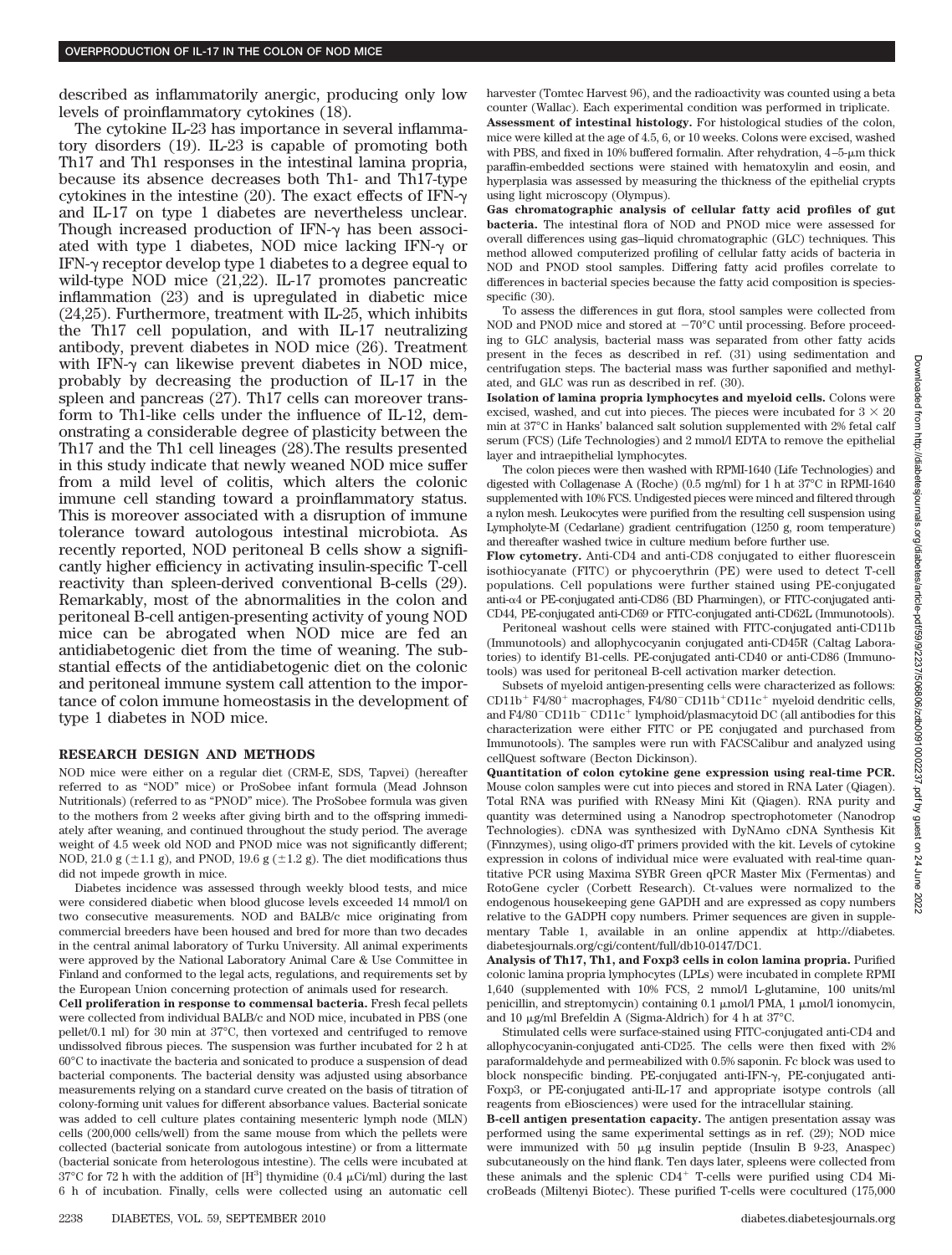

**FIG. 1. Lack of tolerance to autologous bacterial flora in NOD. BsA, bacterial sonicate from autologous intestine, BsH, bacterial sonicate** from heterologous intestine.  $A$ **:** MLN cells from NOD mice;  $n = 10$ .  $B$ **: MLN** cells from BALB/c mice;  $n = 3$ . \*\* $P < 0.01$  as calculated using **one-way ANOVA and Bonferroni post hoc test. ns, no significant difference.**

cells/well) with either NOD or PNOD peritoneal- or splenic B-cells (150,000 cells/well) purified with B220 MicroBeads (Miltenyi Biotech). Purified B-cells  $(>93\%$  B220<sup>+</sup>) were irradiated with 3 Gy before adding to cell culture. Additionally, either insulin peptide  $(4 \mu \text{mol/l}; \text{Insulin B } 9-23; \text{Anaspec})$  or intact insulin (20  $\mu$ g/ml;  $\sigma$ -Aldrich) was added to the wells in triplicate. The cells were incubated in  $37^{\circ}$ C for  $72$  h with the addition of  $[H^3]$  thymidine (0.4  $\mu$ Ci/ml) during the last 16 h of incubation. The cells were harvested and analyzed as described above.

## **RESULTS**

**Lack of tolerance to commensal bacteria in NOD mice.** MLN cells from NOD mice proliferated vigorously in response to bacterial sonicate from a littermate (heterologous sonicate). Proliferation was, however, at an equal level regardless of whether cells were stimulated with autologous or heterologous bacterial sonicate (Fig. 1*A*). Contrarily, in BALB/c mice, high-level proliferation was observed when the commensal bacteria originated from a heterologous source (littermate), whereas autologous bacterial sonicate failed to induce any significant response (Fig. 1*B*). These results are indicative of a state of inflammation in the NOD colon, because loss of tolerance to autologous commensal bacteria is associated with inflammation and colitis (32,33).

**Villous hyperplasia in the colons of NOD mice.** A histological analysis of the colon revealed hyperplasia in the epithelial crypts of NOD mice at 4.5 weeks of age. The crypts of NOD colons were thicker than the crypts of BALB/c colons at 4.5 weeks of age. However, the epithelial layer of the NOD colon was thinner at 6 and 9 weeks of age compared with 4.5 weeks. This was in contrast to the development of BALB/c colons, where a gradual agedependent thickening was observed (Fig. 2*A*). There were no other signs of frank colitis, such as leukocyte infiltration, goblet cell loss, or crypt abscesses in the NOD colons. When NOD mice were kept on ProSobee diet, hyperplasia was not observed at 4.5 weeks of age, indicating that the occurrence of hyperplasia in newly weaned NOD mice is diet related (Fig. 2*B*).

**Differences in NOD and PNOD diabetes incidence and gut flora.** Diabetes incidence was significantly lower in NOD mice that had been fed ProSobee instead of conventional food (Fig. 3*A*). The fatty acid profile of NOD and PNOD did not differ at 3 weeks of age (preweaning). However, at 5 and 10 weeks of age, GLC analysis revealed profound differences in the bacterial fatty acid profiles of NOD and PNOD gut bacteria (Fig. 3*B* and *C*).

Mice within the same age and diet group exhibited consistently similar fatty acid profiles. Moreover, no significant differences between 5- and 10-week-old NOD mice were observed. PNOD mice, contrarily, showed differing fatty acid profiles at 5 and 10 weeks of age. A summary of *P* values based on these comparisons is provided in Table 1. This data demonstrates that diet has a substantial effect on bacterial species prevalence in NOD mice.

**Inflammatory lymphocytes and dendritic cells in NOD colon lamina propria.** Compared with BALB/c mice, NOD mice had a higher proportion of  $CD4^+$  T-cells expressing CD44 and CD69 in colon lamina propria. Furthermore, L-selectin was downregulated on the majority of NOD colonic  $CD4^+$  T-cells.  $CD4^+$  lamina propria cells from NOD mice on ProSobee, in contrast, showed the same level of CD69 and L-selectin expression as BALB/c mice, and intermediary levels of CD44 expression (Fig. 4*A–C*). The colons of NOD mice, moreover, contained an increased fraction of  $CD11b^+CD11c^+$  (myeloid, inflammatory) dendritic cells and a decreased percentage of macrophages and  $CD11b$ <sup>-</sup>CD11c<sup>+</sup> dendritic cells compared with BALB/c mice (Fig. 4*D–F*). PNOD lamina propria contained both less macrophages and  $CD11b^+CD11c^+$ dendritic cells, but more dendritic cells with the phenotype  $CD11b$ <sup>-</sup> $CD11c$ <sup>+</sup>. The increase of  $CD11b$ <sup>+</sup> $CD11c$ <sup>+</sup> dendritic cells in NOD lamina propria may be indicative of colonic inflammation because these cells have been reported to increase in mice with colitis (15).

**Real-time PCR measurement of colonic cytokine expression.** To further elucidate the inflammatory nature of NOD colon immune cells, real-time quantitative PCR was used to measure the expression of different cytokines in BALB/c, NOD, and PNOD colons. Colons from NOD mice showed elevated expression levels of IL-17, IL-23, and IL-10 and decreased expression of TGF- $\beta$ . IFN- $\gamma$  expression was also assessed, but all mouse groups only expressed barely detectable levels of it. Foxp3 was also upregulated in NOD colonic cells at 4.5 weeks. This may be a counterbalancing phenomenon to the proinflammatory occurrences. All of the differences observed between NOD and BALB/c mouse cytokine expression leveled out with dietary manipulation (ProSobee diet); PNOD cytokine expression for all of the above listed cytokines was similar to that of BALB/c. (Fig. 5*A–F*).

**Intracellular staining of colonic lamina propria CD4 lymphocytes.** Intracellular staining was performed to confirm that the differences in IL-17 mRNA expression correlated with increased IL-17 production in CD4 T-cells. The results were similar to RT-PCR; a higher percentage of IL-17 producing CD4 T-cells were present in the colon of 4.5-week-old NOD than in that of BALB/c or PNOD mice (Fig. 5*I* and *J*). The results for IFN- $\gamma$  and Foxp3 intracellular staining (Fig. 5*G* and *H*, respectively) likewise coincided with the RT-PCR analysis. For IFN- $\gamma$ intracellular stainings, the percentages of  $CD4^+$  IFN- $\gamma$ cells were higher in NOD than in PNOD lamina propria cells. The levels, however, were low (Fig. 5*H*).

**Peritoneal B-cell activation markers and antigenpresenting capacity.** NOD peritoneal B1 cells express abnormally high levels of CD40 and CD86, are more effective than splenic B-cells at presenting antigen to diabetogenic T-cells, and migrate at an enhanced rate to the pancreatic lymph nodes (29). The expression of costimulatory molecules CD40 and CD80 is significantly decreased on PNOD peritoneal B1-cells compared with NOD B1-cells (Fig. 6*A* and *B*). Peritoneal and splenic B-cells from NOD and PNOD were next tested in parallel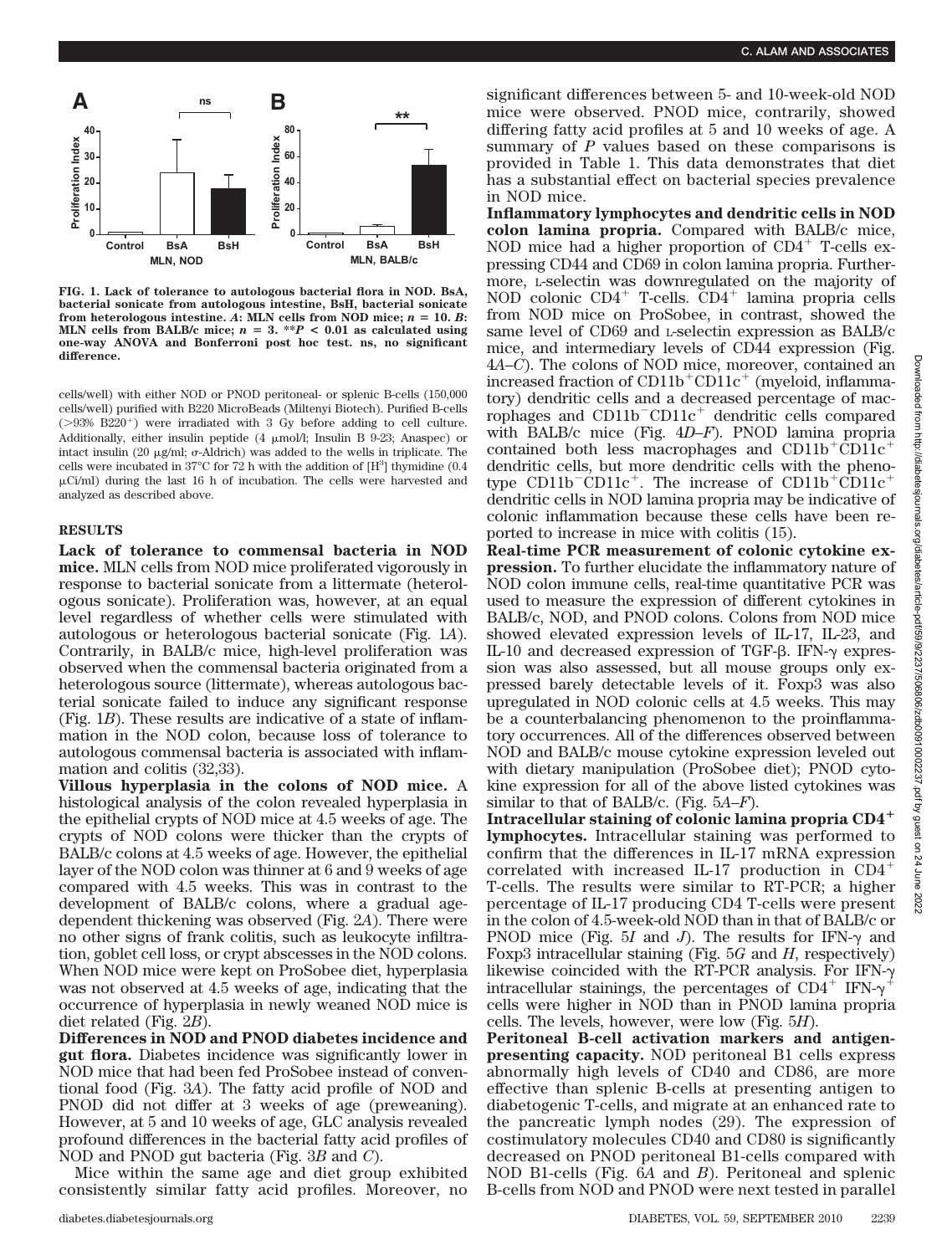

**FIG. 2. Colon epithelial layer hyperplasia in young NOD mice.** *A* **(***Left***): Representative images of longitudinal sections of colons from NOD (***left***) and BALB/c (***right***) mice at 4.5 (***top***), 6 (***middle***), and 10 weeks (***bottom***), stained with hematoxylin and eosin. The black line represents the thickness of the NOD colon at 4.5 weeks. (***Right***): Average crypt depth SEM for 4.5-, 6-, and 10-week-old BALB/c and NOD mice.** *n* - **4 per group.** *B***: Longitudinal sections of colons from NOD, BALB/c, and PNOD mice at 4.5 weeks of age. The black lines represent the thickness of the NOD** colon at this age. The bar graph to the right represents average crypt depths  $\pm$  SEM for NOD, BALB/c, and PNOD at 4.5 weeks.  $n = 4$  per group. *\*\*\*P* **< 0.001 using Student** *t* **test (***A***) or one-way ANOVA and Bonferroni post hoc test (***B***).**

for their antigen-presenting efficiency in presenting insulin or insulin peptide (insulin B9-23) to insulin B9-23 primed NOD CD4 T-cells (Fig. 6*C–F*). In contrast to NOD mice, peritoneal B-cells from PNOD mice were less efficient than splenic B-cells at presenting antigen (Fig. 6*D* and *F*). It is suggested that the decreased expression of CD40 and CD86 and the lessened antigen-presenting capacity in PNOD peritoneal cells is a consequence of lower activation status in the peritoneum, which in turn

is a result of the lower inflammation level in the colon of PNOD mice.

## **DISCUSSION**

The evidence presented herein indicates that young NOD mice suffer from a mild level of colitis, which disrupts the immune homeostasis of the large intestine. Intolerance to autologous microbiota, colonic hyperplasia, increased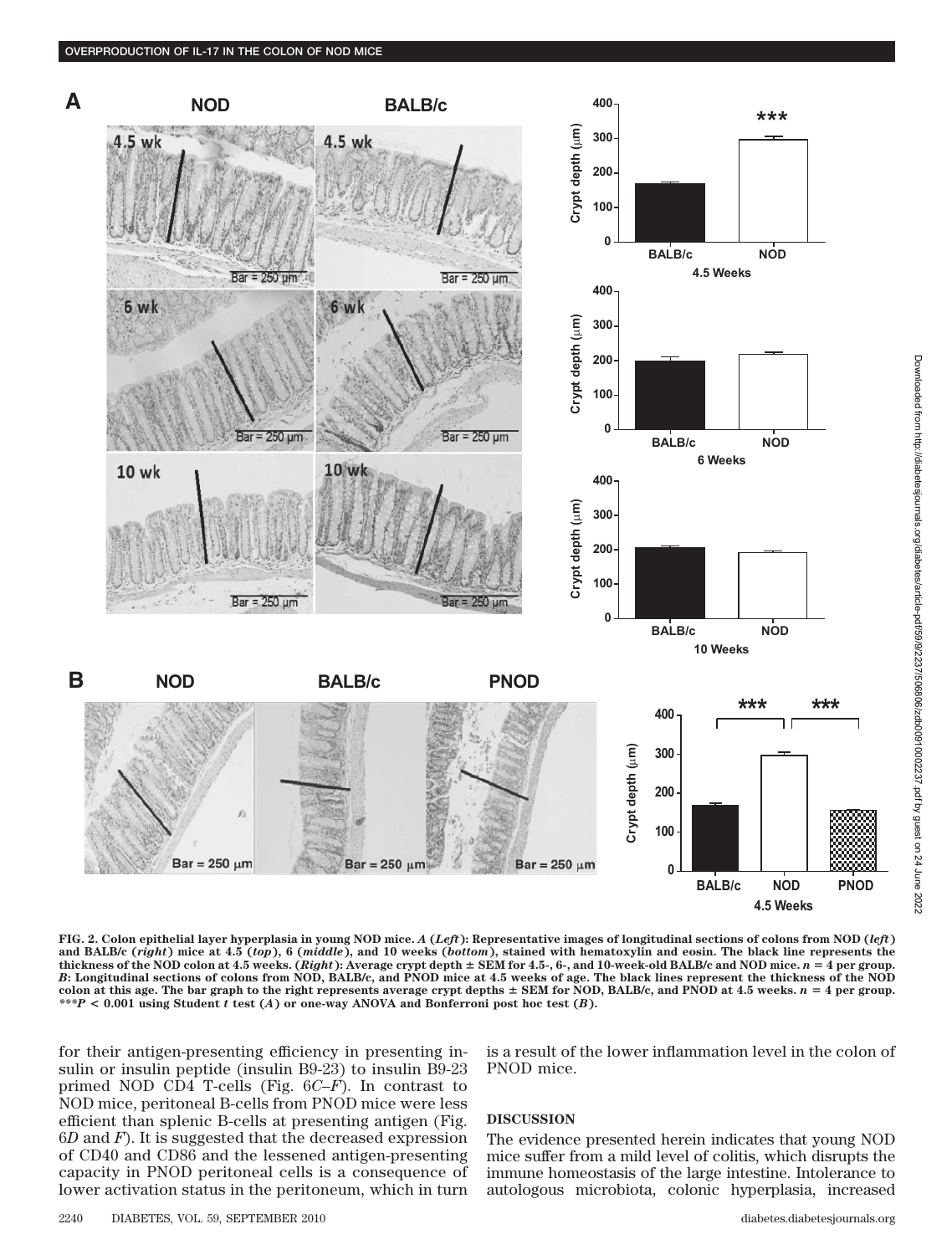

numbers of dendritic cells, and increased levels of IL-17 and IL-23 in the NOD colon are all indicative of colonic inflammatory activity. Remarkably, this condition is alleviated if the standard mouse diet is changed to an antidiabetogenic diet (ProSobee) from the time of weaning. With respect to human type 1 diabetic patients, an increased risk of type 1 diabetes in the offspring of mothers diagnosed with ulcerative colitis has been observed (34). Moreover, mucosal inflammation in the small intestine has been associated with type 1 diabetes in humans (35,36). However, a mild and perhaps transient colonic inflammation, like that observed in NOD mice, would easily escape diagnosis in human type 1 diabetic patients.



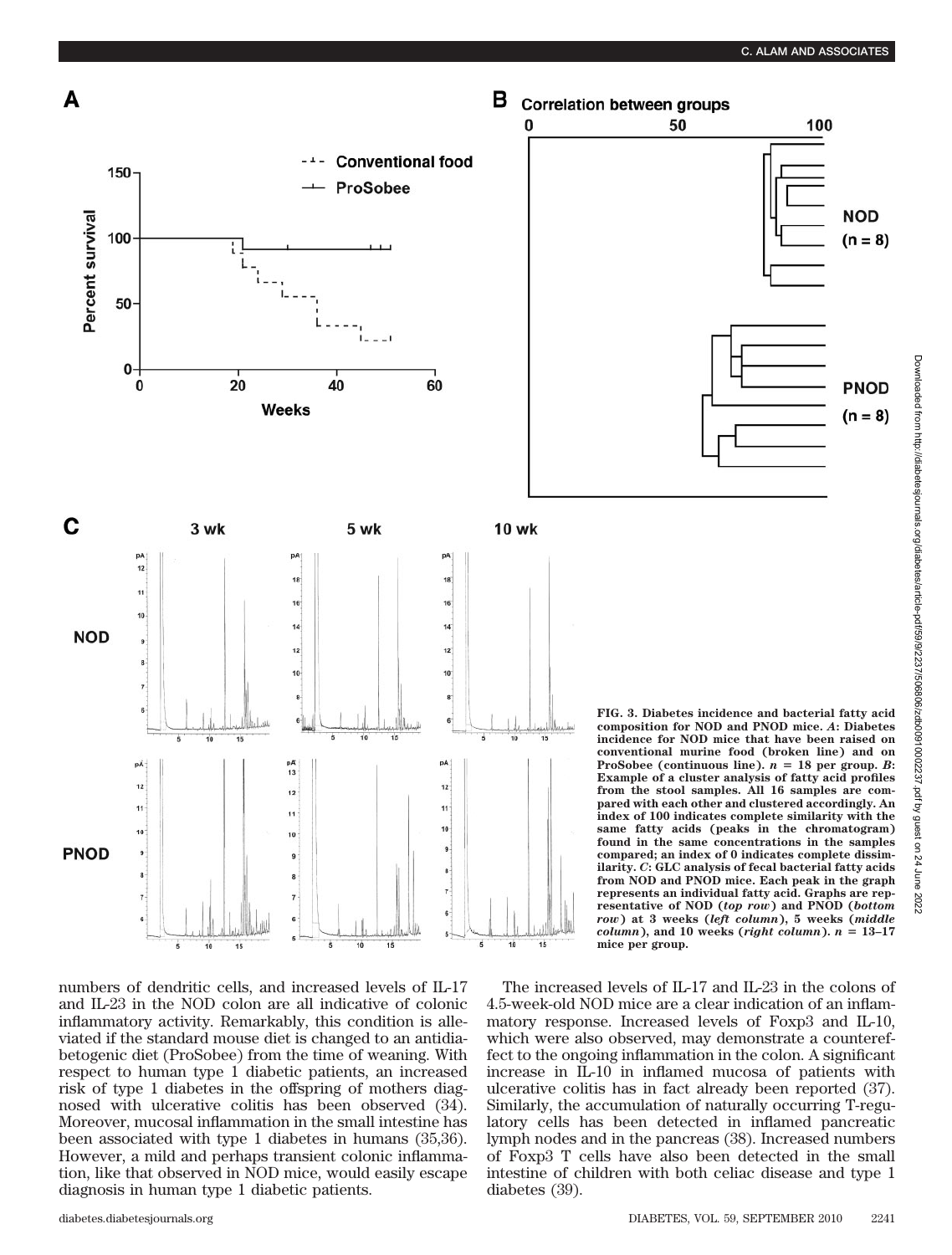| . . |  |
|-----|--|
|-----|--|

Bacterial fatty acid composition comparisons between NOD and PNOD mice at 3, 5, and 10 weeks

| Mice, $n$ | <b>NOD</b>           |                        | <b>PNOD</b>            |                      |                       |
|-----------|----------------------|------------------------|------------------------|----------------------|-----------------------|
|           | 5 weeks              | 10 weeks               | 3 weeks                | 5 weeks              | 10 weeks              |
| NOD.      |                      |                        |                        |                      |                       |
| 3 weeks   | $68.59 \pm 16.88***$ | $74.47 \pm 14.03***$   | $85.41 \pm 17.75$ , ns | $47.73 \pm 12.96***$ | $50.21 \pm 9.18***$   |
| 5 weeks   |                      | $80.89 \pm 16.27$ , ns | $34.69 \pm 11.62***$   | $49.97 \pm 13.38***$ | $52.90 \pm 9.95***$   |
| 10 weeks  |                      |                        | $39.21 + 11.87***$     | $56.01 + 12.21***$   | $56.74 \pm 11.10***$  |
| PNOD      |                      |                        |                        |                      |                       |
| 3 weeks   |                      |                        |                        | $53.43 \pm 17.10***$ | $69.46 \pm 20.42$ *** |
| 5 weeks   |                      |                        |                        |                      | $62.01 \pm 17.54***$  |

Data are expressed as a similarity index of the fatty acid profile of the grouped samples when compared with the fatty acid profile of the grouped samples of the other group  $\pm$  SD of individual samples within the group. An index of 100 indicates complete similarity with the same fatty acids (peaks in the chromatogram) found in the same concentrations in the samples compared; an index of 0 indicates complete dissimilarity.  $n = 13-17$  mice per group. \*\* $P < 0.01$ ; \*\* $P < 0.001$ ; ns, not significantly different.

Though antibiotics alleviate intestinal inflammation (40), depleting commensal bacteria by antibiotic treatment has been shown to render the colon more susceptible to chemically induced epithelial injury in mice (41). Proper immune recognition of bacteria, rather than just commensal bacteria per se, is thus considered a critical element in the immune regulation of the colon (41,42). The immune cells in healthy individuals are hyporesponsive to resident bacterial flora, but this immune tolerance is broken in patients suffering from inflammatory bowel disease (32,33). Moreover, disruption of the balance between potentially pathogenic and potentially beneficial commensal bacteria may also underlie inflammatory bowel disorders (43,44). BB diabetes-prone and diabetes-resistant rats differ in the composition of microbial species present in the gut (45). Moreover, it has been reported that *Bacteroides fragilis* has the ability to suppress IL-17 production in a model of *H. hepaticus* induced colitis (44). Recent studies indicate that intestinal Th17 cells are controlled by the specific composition of intestinal microbiota and that the segmented filamentous bacteria with the candidate name Artromitus are particularly potent inducers of Th17 cells (46). Removal of the MyD88 protein moreover protects against diabetes by modulating the composition of gut microbiota (42). It is thus becoming ever more evident that the composition of the bacterial species in the gut



**FIG. 4. Colon lamina propria CD4 T-cell activation markers and lamina propria dendritic cell/macrophage populations in BALB/c (white bars) and (black bars) NOD or PNOD (hatched bars) LPLs.** *A***: Percent CD69 positive CD4 LPL.** *B***: Percent L-selectin negative CD4 LPL.** *C***: Percent CD44 positive CD4 LPL. D: Percent CD11b<sup>+</sup>CD11c<sup>+</sup> dendritic cells.** *E***: Percent CD11b<sup>+</sup>CD11c<sup>-</sup>F4/80<sup>+</sup> macrophages.** *F***: Percent CD11b<sup>-</sup>CD11c<sup>+</sup>** dendritic cells. Bars represent means  $\pm$  SEM.  $n = 4-8$  mice per group. \**P* < 0.05 and \*\**P* < 0.01 as calculated using one-way ANOVA and **Bonferroni post hoc test.**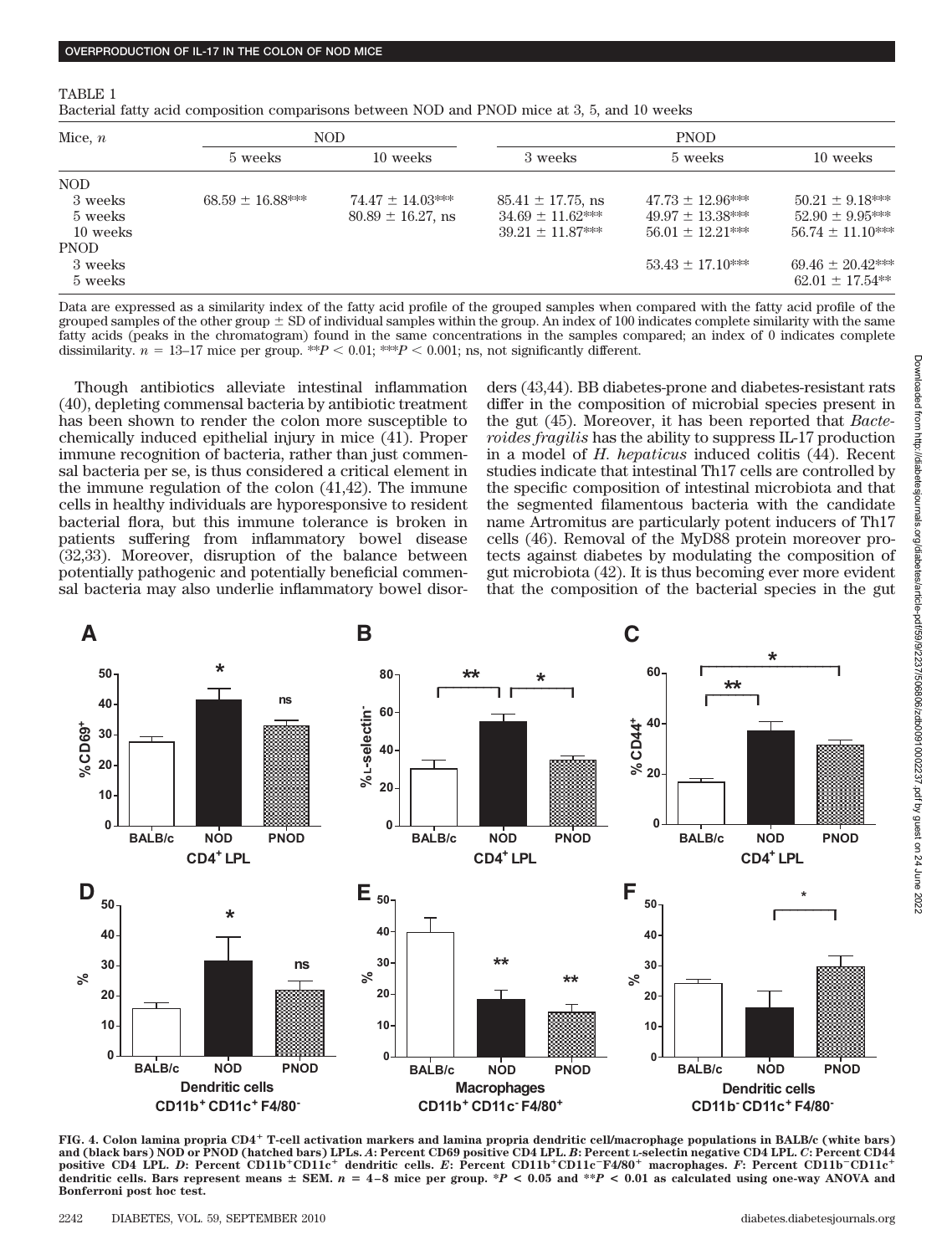

Downloaded from http://diabetesjournals.org/diabetes/article-pdf/59/9/2237/506806/zdb00910002237.pdf by guest on 24 June 2022

Downloaded from http://diabetesjournals.org/diabetes/article-pdf/59/9/2237/506806/zdb00910002237.pdf by guest on 24 June 2022

**FIG. 5. Colonic cytokine and Foxp3 mRNA and IFNg, Foxp3, and IL-17 protein expression measured with real-time PCR and intracellular staining** methods. Colon samples derive from 4.5-week-old BALB/c (black bars) and NOD (white bars) or PNOD (hatched bars). A–F: mRNA expression,<br>normalized to GADPH copy numbers, of IL-17, IL-23, Foxp3, IL-10, TGF-β, and IFN-γ. G–I: colonic lamina propria measured with intracellular (IC) staining of BALB/c, NOD, and PNOD samples. Bars represent mean values  $\pm$  SEM.  $n =$  $4-8$  per group.  $*P = 0.05$  and  $*P < 0.01$  as calculated with one-way ANOVA and Bonferroni post hoc test. *J*: Representative dot plots of **intracellular staining for IL-17.**

profoundly affects the immune homeostasis of the intestinal immune system.

A wheat-free diet reduces the number of microbes in the

intestine (47), and delayed introduction of wheat into the diet has positive long-term effects on diabetes prevention in mice (48). It is thought that the intestinal immune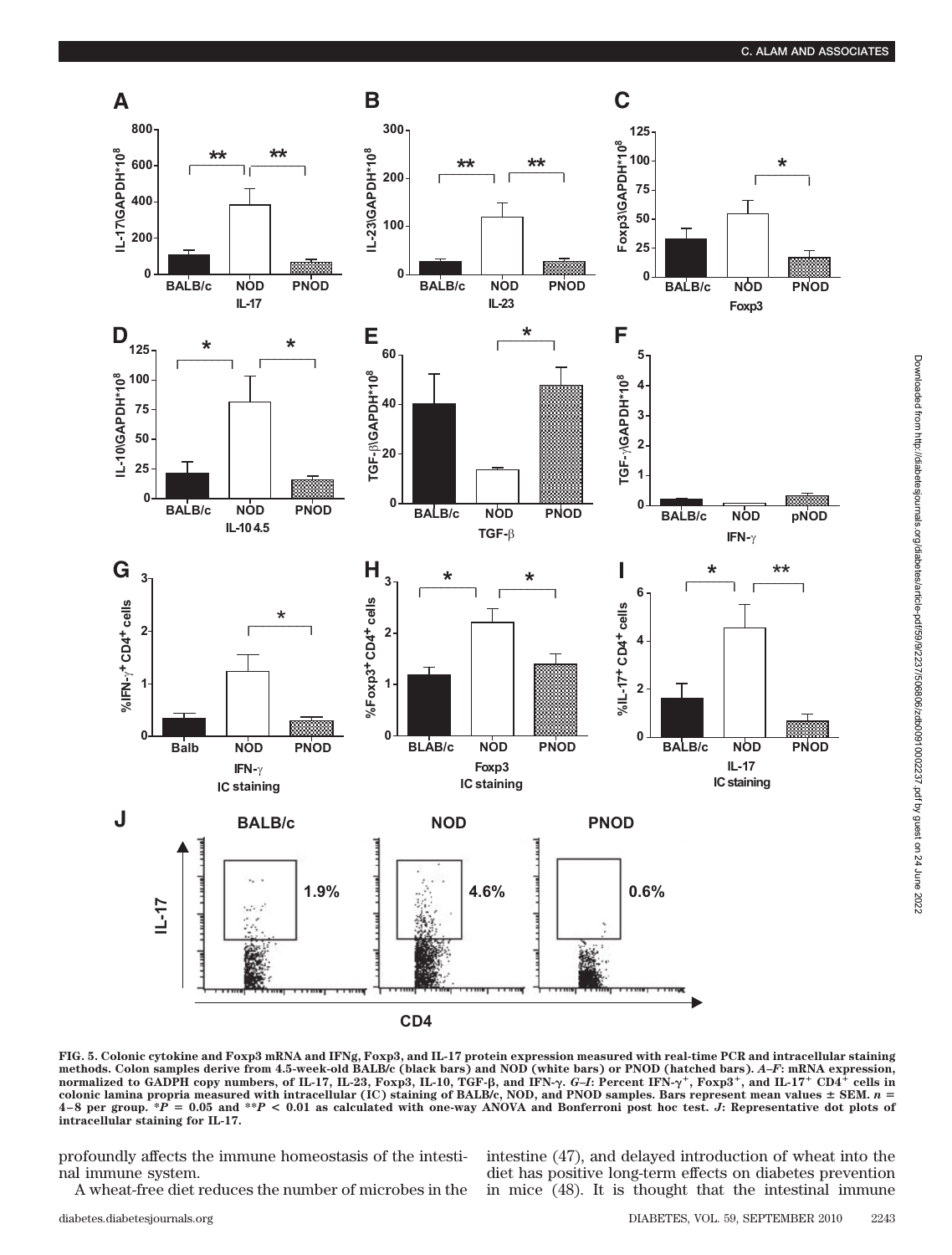

Downloaded from http://diabetesjournals.org/diabetes/article-pdf/59/9/2237/506806/zdb00910002237.pdf by guest on 24 June Downloaded from http://diabetesjournals.org/diabetes/article-pdf/59/9/2237/506806/zdb00910002237.pdf by guest on 24 June 20222022

**FIG. 6. Peritoneal B-cells' activation markers and antigen-presenting cell (APC) efficiency.** *A***: Mean fluorescence intensity (MFI) of CD40 on peritoneal B1-cells from NOD (black bar) or PNOD (white bar).** *B***: MFI of CD86 on peritoneal B1 cells from NOD (black bar) and PNOD (white bar). Data represent means SEM. \*\*\****P* **< 0.001, Student** *t* **test.** *n* - **3–5 per group.** *C–F***: Antigen-presenting cell capacity of peritoneal B-cells from NOD and PNOD to 4 mol/l insulin peptide (***C***,** *D***) and 20 g/ml intact insulin (***E* **and** *F***). The graphs show B-cell induced T-cell proliferation using purified NOD (***C* **and** *E***) or PNOD (***D* **and** *F***) peritoneal B-cells (black bars) or splenic B-cells (striped bars). White bars indicate control values (relative baseline proliferation of T-cells B-cells in the absence of insulin/insulin peptide). Baseline counts per min ranged between 50** and 300 cpm. Data present mean values  $\pm$  SEM.  $n = 3-4$  per group. \* $P < 0.05$ , \*\* $P < 0.01$  as calculated with one-way ANOVA and Dunnet post **hoc test. Peritoneal cells were pooled for each experiment from four mice to yield sufficient numbers of purified B-cells. Splenic B-cells were pooled and purified from the same donors.**

system of newly weaned individuals may be particularly sensitive to immune disruption due to the yet immature immune system, higher permeability of the intestinal wall, and lower numbers of IgA positive B-cells in infancy (49). The findings presented herein indicate that a diet change from standard murine pellet food to ProSobee infant formula dramatically alters microbial species prevalence in the intestine. The ProSobee diet moreover brings about a decline in colonic proinflammatory cytokine levels and eases the hyperplasia observed in NOD colons. At 6 weeks of age, differences between BALB/c, NOD, and PNOD had largely leveled out (results not shown), indicating that the changes seen in NOD at 4.5 weeks may be transient. This correlates with the idea that the weaning period is particularly critical for the development of gut immunity, because the mice were weaned at  $\sim$ 3 weeks of age.

It has been proposed that the pancreatic lymph nodes are the primary draining sites for the transverse colon (13). Furthermore, dextran sodium sulfate, which causes colitis, has been reported to promote T-cell activation in the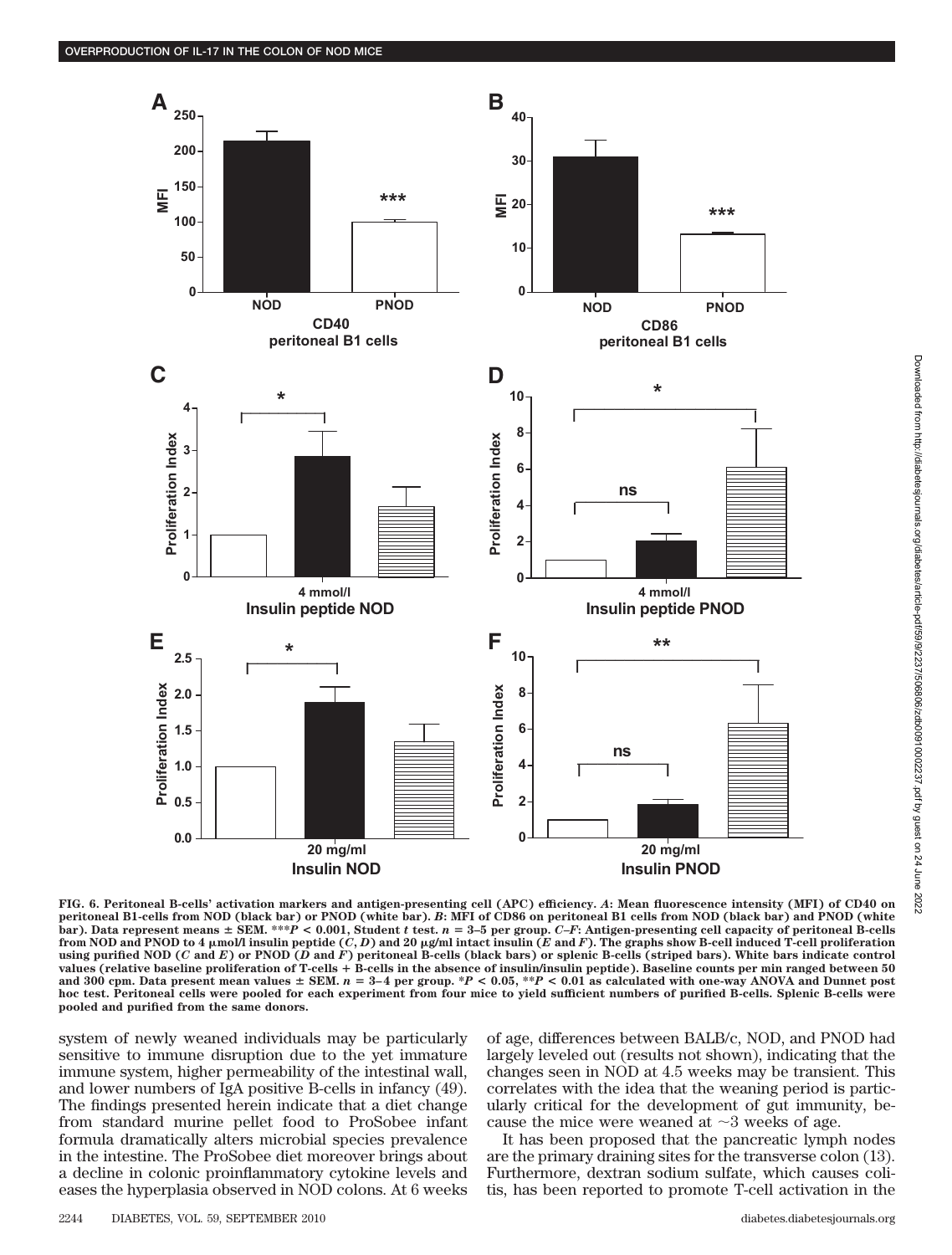pancreatic lymph nodes (14). Thus, it is possible that a direct connection exists between NOD colonic immune interruptions and the onset of autoimmune events in the pancreatic lymph nodes, which ultimately lead to type 1 diabetes. However, it is also possible that events occurring in the colonic lamina propria may cause a response in the peritoneal immune cell pool. Indomethacine, which disrupts the epithelial barrier mainly in the small intestine, causes rapid changes in the composition of cells in the peritoneum (50). The peritoneal cavity B-cells in turn preferentially migrate to the pancreatic lymph nodes (29) and, hence, may provide the link between gut immune system disruption and type 1 diabetes onset. The elevated expression of activation markers CD40 and CD86 and the enhanced efficiency of NOD peritoneal B-cells to present antigen to diabetogenic T-cells decline when NOD mice are fed ProSobee instead of the conventional diet. The events in the peritoneum of NOD mice thus may be interlinked with intestinal immune regulation.

The evidence brought forward in this study emphasizes the importance of the colonic immune system and the role of microbial prevalence in the development of type 1 diabetes in the NOD model. It is suggested herein that the antidiabetogenic effects of the ProSobee diet derive, at least in part, from its capacity to restore colonic immune homeostasis in NOD, where a proinflammatory bias otherwise prevails. The anti-inflammatory effects of the ProSobee diet also have implications outside of the gastrointestinal immune system, because it changes the properties of the peritoneal B-cells. It can be proposed that the colonic immune imbalance in NOD mice reflects on the peritoneal immune cells, which subsequently aid in initiating an autoimmune response in the pancreatic lymph nodes, triggering type 1 diabetes development.

#### **ACKNOWLEDGMENTS**

This work was supported by The Academy of Finland, The Päivikki and Sakari Sohlberg Foundation, Finland and The Finnish Diabetes Research Foundation. No potential conflicts of interest relevant to this article were reported.

C.A. and A.H. researched the data and wrote the manuscript. S.V. and V.P. researched the data. J.J. contributed to discussion. E.E. researched the data and contributed to discussion.

We also thank Jani Jaakkola (Turku University of Applied Sciences) and Seija Lindqvist (Central Animal Laboratory of Turku University) for skillful technical assistance.

#### **REFERENCES**

- 1. Vaarala O, Knip M, Paronen J, Hämäläinen AM, Muona P, Väätäinen M, Ilonen J, Simell O, Akerblom HK. Cow's milk formula feeding induces primary immunization to insulin in infants at genetic risk for type 1 diabetes. Diabetes 1999;48:1389–1394
- 2. Virtanen SM, Saukkonen T, Savilahti E, Ylönen K, Räsänen L, Aro A, Knip M, Tuomilehto J, Akerblom HK. Diet, cow's milk protein antibodies and the risk of IDDM in Finnish children. Childhood Diabetes in Finland Study Group. Diabetologia 1994;37:381–387
- 3. Hänninen A, Salmi M, Simell O, Jalkanen S. Mucosa-associated (beta 7-integrinhigh) lymphocytes accumulate early in the pancreas of NOD mice and show aberrant recirculation behavior. Diabetes 1996;45:1173– 1180
- 4. Hänninen A, Jaakkola I, Jalkanen S. Mucosal addressin is required for the development of diabetes in nonobese diabetic mice. J Immunol 1998;160: 6018–6025
- 5. Yang XD, Sytwu HK, McDevitt HO, Michie SA. Involvement of beta 7 integrin and mucosal addressin cell adhesion molecule-1 (MAdCAM-1) in

the development of diabetes in obese diabetic mice. Diabetes 1997;46: 1542–1547

- 6. Bosi E, Molteni L, Radaelli MG, Folini L, Fermo I, Bazzigaluppi E, Piemonti L, Pastore MR, Paroni R. Increased intestinal permeability precedes clinical onset of type 1 diabetes. Diabetologia 2006;49:2824–2827
- 7. Graham S, Courtois P, Malaisse WJ, Rozing J, Scott FW, Mowat AM. Enteropathy precedes type 1 diabetes in the BB rat. Gut 2004;53:1437–1444
- 8. Maurano F, Mazzarella G, Luongo D, Stefanile R, D'Arienzo R, Rossi M, Auricchio S, Troncone R. Small intestinal enteropathy in non-obese diabetic mice fed a diet containing wheat. Diabetologia 2005;48:931–937
- 9. Lefebvre DE, Powell KL, Strom A, Scott FW. Dietary proteins as environmental modifiers of type 1 diabetes mellitus. Annu Rev Nutr 2006;26:175– 202
- 10. Vaarala O. Leaking gut in type 1 diabetes. Curr Opin Gastroenterol 2008;24:701–706
- 11. Vaarala O, Atkinson MA, Neu J. The "perfect storm" for type 1 diabetes: the complex interplay between intestinal microbiota, gut permeability, and mucosal immunity. Diabetes 2008;57:2555–2562
- 12. Reséndiz-Albor AA, Esquivel R, López-Revilla R, Verdín L, Moreno-Fierros L. Striking phenotypic and functional differences in lamina propria lymphocytes from the large and small intestine of mice. Life Sci 2005;76:2783– 2803
- 13. Carter PB, Collins FM. The route of enteric infection in normal mice. J Exp Med 1974;139:1189–1203
- 14. Turley SJ, Lee JW, Dutton-Swain N, Mathis D, Benoist C. Endocrine self and gut non-self intersect in the pancreatic lymph nodes. Proc Natl Acad Sci U S A 2005;102:17729–17733
- 15. Cruickshank SM, English NR, Felsburg PJ, Carding SR. Characterization of colonic dendritic cells in normal and colitic mice. World J Gastroenterol 2005;11:6338–6347
- 16. Rescigno M, Lopatin U, Chieppa M. Interactions among dendritic cells, macrophages, and epithelial cells in the gut: implications for immune tolerance. Curr Opin Immunol 2008;20:669–675
- 17. Denning TL, Wang YC, Patel SR, Williams IR, Pulendran B. Lamina propria macrophages and dendritic cells differentially induce regulatory and interleukin 17-producing T cell responses. Nat Immunol 2007;8:1086–1094
- 18. Smythies LE, Sellers M, Clements RH, Mosteller-Barnum M, Meng G, Benjamin WH, Orenstein JM, Smith PD. Human intestinal macrophages display profound inflammatory anergy despite avid phagocytic and bacteriocidal activity. J Clin Invest 2005;115:66–75
- 19. Kobayashi T, Okamoto S, Hisamatsu T, Kamada N, Chinen H, Saito R, Kitazume MT, Nakazawa A, Sugita A, Koganei K, Isobe K, Hibi T. IL23 differentially regulates the Th1/Th17 balance in ulcerative colitis and Crohn's disease. Gut 2008;57:1682–1689
- 20. Shen W, Durum SK. Synergy of IL-23 and Th17 cytokines: new light on inflammatory bowel disease. Neurochem Res 2010;35:940–946
- 21. Hultgren B, Huang X, Dybdal N, Stewart TA. Genetic absence of gammainterferon delays but does not prevent diabetes in NOD mice. Diabetes 1996;45:812–817
- 22. Serreze DV, Post CM, Chapman HD, Johnson EA, Lu B, Rothman PB. Interferon-gamma receptor signaling is dispensable in the development of autoimmune type 1 diabetes in NOD mice. Diabetes 2000;49:2007–2011
- 23. Martin-Orozco N, Chung Y, Chang SH, Wang YH, Dong C. Th17 cells promote pancreatic inflammation but only induce diabetes efficiently in lymphopenic hosts after conversion into Th1 cells. Eur J Immunol 2009; 39:216–224
- 24. Srinivasan S, Bolick DT, Lukashev D, Lappas C, Sitkovsky M, Lynch KR, Hedrick CC. Sphingosine-1-phosphate reduces CD4+ T-cell activation in type 1 diabetes through regulation of hypoxia-inducible factor short isoform I.1 and CD69. Diabetes 2008;57:484–493
- 25. Vukkadapu SS, Belli JM, Ishii K, Jegga AG, Hutton JJ, Aronow BJ, Katz JD. Dynamic interaction between T cell-mediated beta-cell damage and betacell repair in the run up to autoimmune diabetes of the NOD mouse. Physiol Genomics 2005;21:201–211
- 26. Emamaullee JA, Davis J, Merani S, Toso C, Elliott JF, Thiesen A, Shapiro AM. Inhibition of Th17 cells regulates autoimmune diabetes in NOD mice. Diabetes 2009;58:1302–1311
- 27. Jain R, Tartar DM, Gregg RK, Divekar RD, Bell JJ, Lee HH, Yu P, Ellis JS, Hoeman CM, Franklin CL, Zaghouani H. Innocuous IFNgamma induced by adjuvant-free antigen restores normoglycemia in NOD mice through inhibition of IL-17 production. J Exp Med 2008;205:207–218
- 28. Bending D, De La Pena H, Veldhoen M, Phillips JM, Uyttenhove C, Stockinger B, Cooke A. Highly purified Th17 cells from BDC2.5NOD mice convert into Th1-like cells in NOD/SCID recipient mice. J Clin Invest 2009, 2 February (Epub ahead of print)
- 29. Alam C, Valkonen S, Ohls S, Törnqvist K, Hänninen A. Enhanced trafficking to the pancreatic lymph nodes and auto-antigen presentation capacity

pownloaded from http